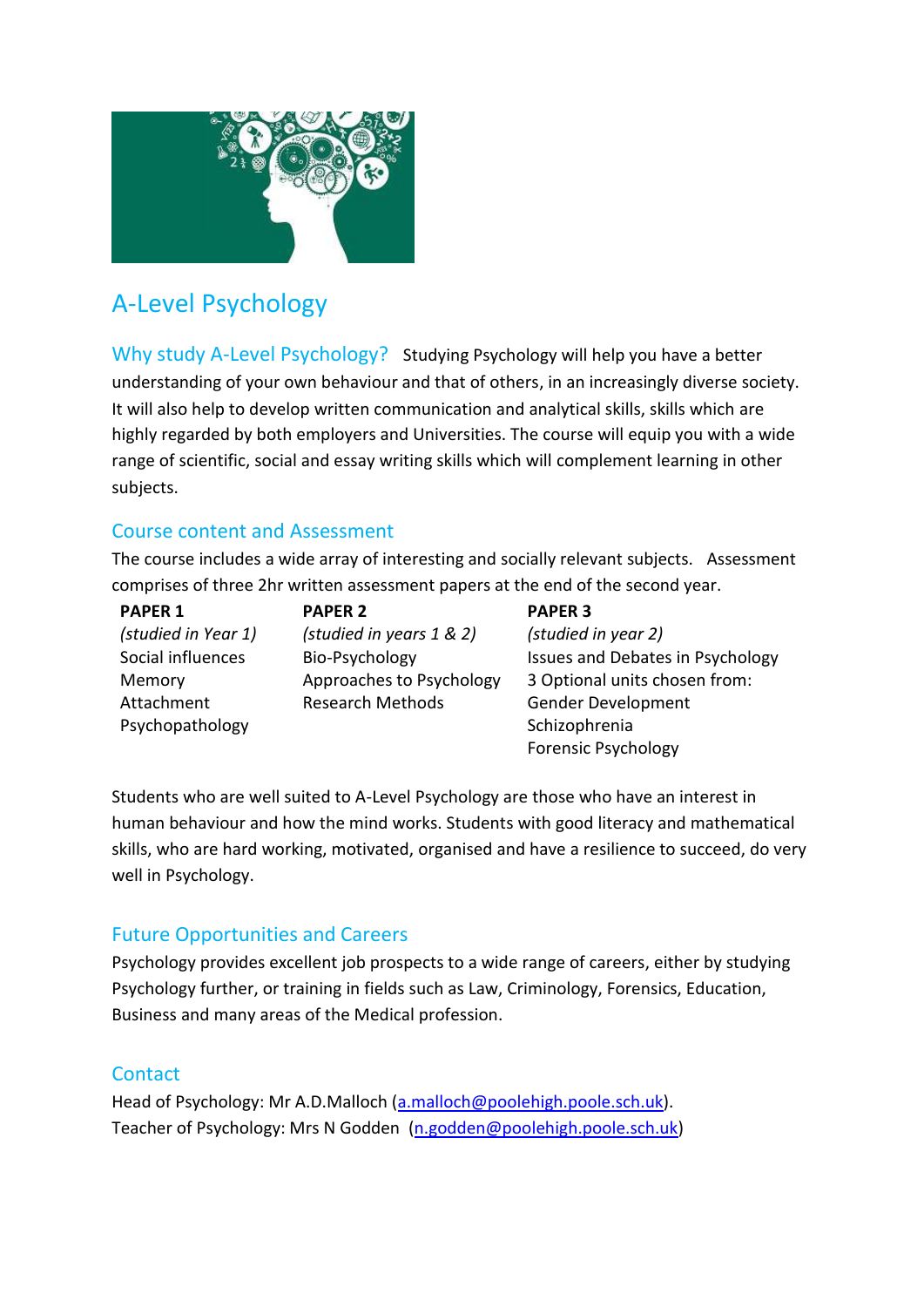## Summer work for transition from Year 12 to Year 13

- 1. Complete revision timetable to reinforce and retrieve Year 1 topic areas
- 2. Read into and review sub-topics on Forensic psychology. Utilise simply psychology, aqa.org.uk/psychology materials (including exam questions and mark schemes), tutor2u websites and your online A2 psychology text.
- 3. Print copies of exam papers and complete thorough answers to Research Methods questions from June 2013, June 2014 and June 2015 see Google classroom (model answers will be available in September).
- 4. Make sure you have 3 folders organised and labelled to separate paper 1, paper 2 and paper 3 notes and materials.